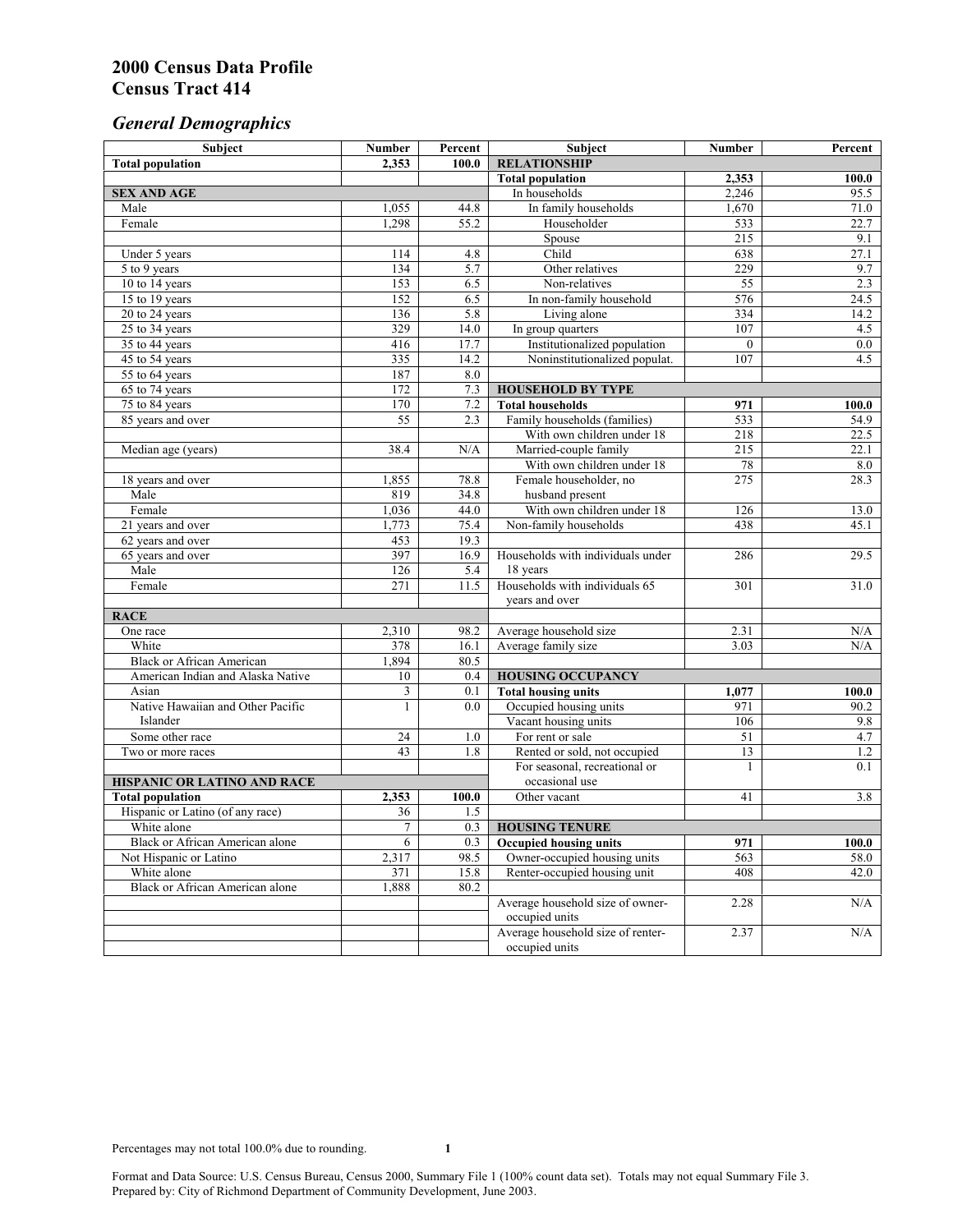## *Social Characteristics*

| <b>Subject</b>                                       | <b>Number</b>            | Percent       | <b>Subject</b>                         | <b>Number</b>    | Percent |
|------------------------------------------------------|--------------------------|---------------|----------------------------------------|------------------|---------|
| <b>SCHOOL ENROLLMENT</b>                             | <b>RESIDENCE IN 1995</b> |               |                                        |                  |         |
| Population 3 years and over enrolled in              | 646                      | 100.0         | Population 5 years and over            | 2,293            | 100.0   |
| school                                               |                          |               | Same house in 1995                     | 1,402            | 61.1    |
| Nursery school, preschool                            | 37                       | 5.7           | Different house in the U.S. in         | 789              | 34.4    |
| Kindergarten                                         | 30                       | 4.6           | 1995                                   |                  |         |
| Elementary school (grades 1-8)                       | 234                      | 36.2          | Same county                            | 498              | 21.7    |
| High school (grades 9-12)                            | 191                      | 29.6          | Different county                       | 291              | 12.7    |
| College or graduate school                           | 154                      | 23.8          | Same state                             | 157              | 6.8     |
|                                                      |                          |               | Different state                        | 134              | 5.8     |
| EDUCATIONAL ATTAINMENT                               |                          |               | Elsewhere in 1995                      | 102              | 4.4     |
| Population 25 years and over                         | 1,661                    | 100.0         |                                        |                  |         |
| Less than 9 <sup>th</sup> grade                      | 186                      | 11.2          | NATIVITY AND PLACE OF BIRTH            |                  |         |
| $9th$ to $12th$ grade, no diploma                    | 319                      | 19.2          | <b>Total population</b>                | 2,414            | 100.0   |
| High school graduate (includes equivalency)          | 484                      | 29.1          | Native                                 | 2.297            | 95.2    |
| Some college, no degree                              | 379                      | 22.8          | Born in United States                  | 2,297            | 95.2    |
| Associate degree                                     | 55                       | 3.3           | State of residence                     | 1,868            | 77.4    |
| Bachelor's degree                                    | 148                      | 8.9           | Different state                        | 429              | 17.8    |
| Graduate or professional degree                      | 90                       | 5.4           | Born outside United States             | $\mathbf{0}$     | 0.0     |
| Percent high school graduate or higher               | 69.6%                    | N/A           | Foreign born                           | 117              | 4.8     |
| Percent bachelor's degree or higher                  | 14.3%                    | N/A           | Entered 1990 to March 2000             | 85               | 3.5     |
|                                                      |                          |               | Naturalized citizen                    | 32               | 1.3     |
| <b>MARITAL STATUS</b>                                |                          | Not a citizen | 85                                     | 3.5              |         |
| Population 15 years and over                         | 1,975                    | 100.0         |                                        |                  |         |
| Never married                                        | 846                      | 42.8          | <b>REGION OF BIRTH OF FOREIGN BORN</b> |                  |         |
| Now married, not including separated                 | 554                      | 28.1          | Total (excluding born at sea)          | 117              | 100.0   |
| Separated                                            | 135                      | 6.8           | Europe                                 | 8                | 6.8     |
| Widowed                                              | 178                      | 9.0           | Asia                                   | 8                | 6.8     |
| Female                                               | 140                      | 7.1           | Africa                                 | $\overline{4}$   | 3.4     |
| Divorced                                             | 262                      | 13.3          | Oceania                                | $\Omega$         | 0.0     |
| Female                                               | 202                      | 10.2          | Latin America                          | 97               | 82.9    |
|                                                      |                          |               | Northern America                       | $\theta$         | 0.0     |
| <b>GRANDPARENTS AS CAREGIVERS</b>                    |                          |               |                                        |                  |         |
| Grandparent living in household with<br>101<br>100.0 |                          |               | <b>LANGUAGE SPOKEN AT HOME</b>         |                  |         |
| one or more own grandchildren under 18               |                          |               | Population 5 years and over            | 2,293            | 100.0   |
| years                                                |                          |               | English only                           | 2,121            | 92.5    |
| Grandparent responsible for grandchildren            | 32                       | 31.7          | Language other than English            | 172              | 7.5     |
|                                                      |                          |               | Speak English less than                | 95               | 4.1     |
| <b>VETERAN STATUS</b>                                |                          |               | "very well"                            |                  |         |
| Civilian population 18 years and over                | 1,867                    | 100.0         | Spanish                                | 111              | 4.8     |
| Civilian veterans                                    | 231                      | 12.4          | Speak English less than<br>"very well" | 87               | 3.8     |
| <b>DISABILITY STATUS OF THE CIVILIAN</b>             | Other Indo-European      | 61            | 2.7                                    |                  |         |
| NONINSTITUTIONALIZED POPULATION                      | languages                |               |                                        |                  |         |
| Population 5 to 20 years                             | 560                      | 100.0         | Speak English less than                | 8                | 0.3     |
| With a disability                                    | 62                       | 11.1          | "very well"                            |                  |         |
| Population 21 to 64 years                            | 1,352                    | 100.0         | Asian and Pacific Island               | $\theta$         | 0.0     |
| With a disability                                    | 464                      | 34.3          | languages                              |                  |         |
| Percent employed                                     | 50.6%                    | N/A           | Speak English less than                | $\overline{0}$   | 0.0     |
| No disability                                        | 888                      | 65.7          | "very well"                            |                  |         |
| Percent employed                                     | 72.6%                    | $\rm N/A$     | Other Languages                        | $\boldsymbol{0}$ | $0.0\,$ |
| Population 65 years and over                         | 381                      | 100.0         | Speak English less than                | $\overline{0}$   | 0.0     |
| With a disability                                    | 157                      | 41.2          | "very well"                            |                  |         |

Format and Data Source: U.S. Bureau of the Census, Census 2000, Summary File 3 (sample data set). Totals may not equal Summary File 1 due to sampling. Prepared by: City of Richmond Department of Community Development, June 2003.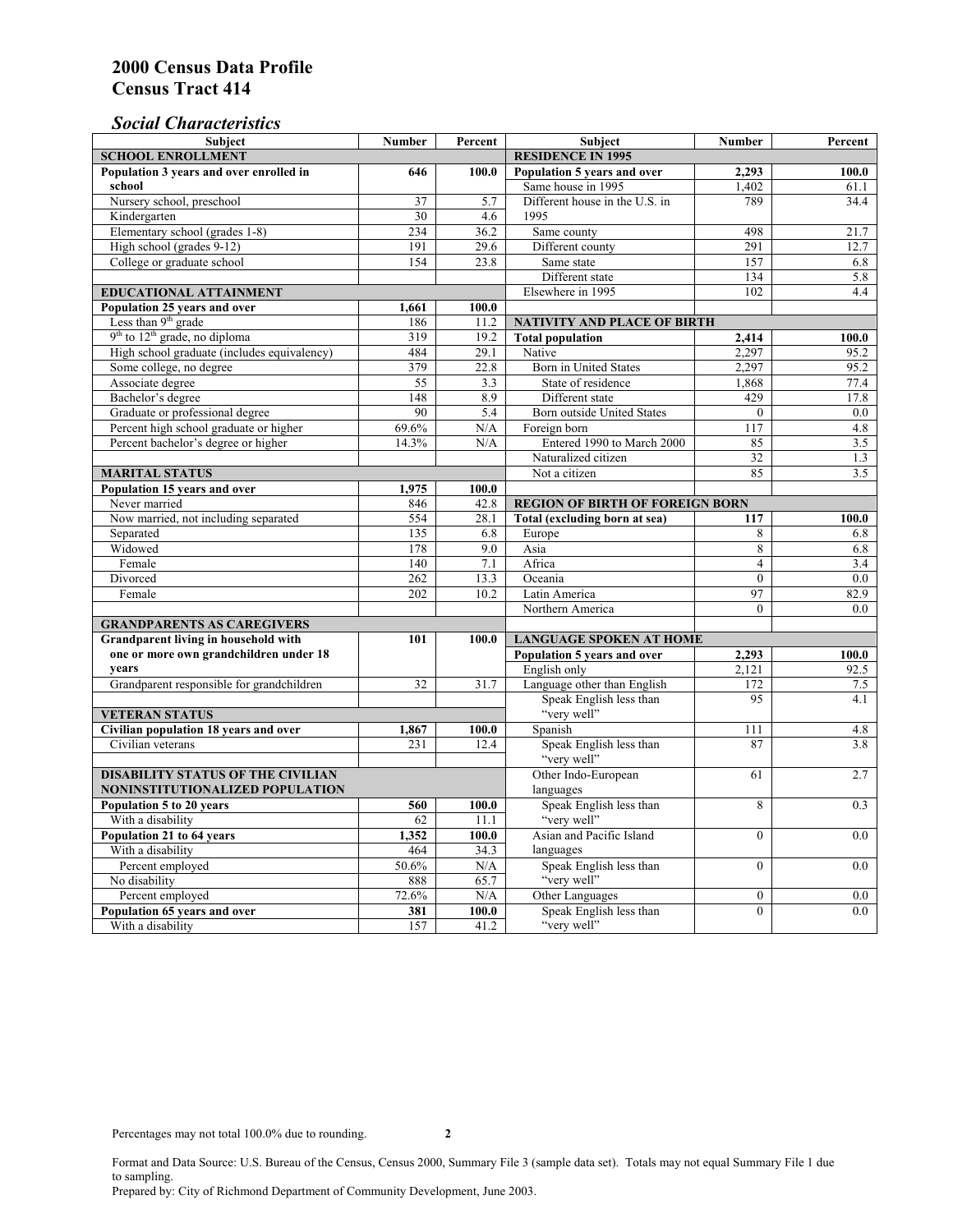#### *Economic Characteristics*

| Subject                                            | <b>Number</b>    | Percent | Subject                                                                     | <b>Number</b>    | Percent          |
|----------------------------------------------------|------------------|---------|-----------------------------------------------------------------------------|------------------|------------------|
| <b>EMPLOYMENT STATUS</b>                           |                  |         | <b>INCOME IN 1999</b>                                                       |                  |                  |
| Population 16 years and over                       | 1,953            | 100.0   | <b>Households</b>                                                           | 990              | 100.0            |
| In labor force                                     | 1,135            | 58.1    | Less than \$10,000                                                          | 161              | 16.3             |
| Civilian labor force                               | 1,135            | 58.1    | \$10,000 to \$14,999                                                        | 113              | 11.4             |
| Employed                                           | 1,069            | 54.7    | \$15,000 to \$24,999                                                        | 195              | 19.7             |
| Unemployed                                         | 66               | 3.4     | \$25,000 to \$34,999                                                        | 129              | 13.0             |
| Percent of civilian labor force                    | 5.8%             | N/A     | \$35,000 to \$49,999                                                        | 176              | 17.8             |
| <b>Armed Forces</b>                                | $\Omega$         | 0.0     | \$50,000 to \$74,999                                                        | 105              | 10.6             |
| Not in labor force                                 | 818              | 41.9    | \$75,000 to \$99,999                                                        | 54               | 5.5              |
| Females 16 years and over                          | 1,044            | 100.0   | \$100,000 to \$149,999                                                      | 37               | 3.7              |
| In labor force                                     | 591              | 56.6    | \$150,000 to \$199,999                                                      | $\overline{20}$  | $2.0\,$          |
| Civilian labor force                               | 591              | 56.6    | \$200,000 or more                                                           | $\mathbf{0}$     | $\overline{0.0}$ |
| Employed                                           | 572              | 54.8    | Median household income (dollars)                                           | 26,912           | N/A              |
| Own children under 6 years                         | 116              | 100.0   |                                                                             |                  |                  |
| All parents in family in labor force               | 65               | 56.0    | With earnings                                                               | 731              | 73.8             |
|                                                    |                  |         | Mean earnings (dollars)                                                     | 37,982           | N/A              |
| <b>COMMUTING TO WORK</b>                           |                  |         | With Social Security income                                                 | 336              | 33.9             |
| Workers 16 years and over                          | 1,054            | 100.0   | Mean Social Security income                                                 | 8,938            | N/A              |
| Car, truck, or van - drove alone                   | 592              | 56.2    | (dollars)                                                                   |                  |                  |
| Car, truck, or $van$ – carpooled                   | 174              | 16.5    | With Supplemental Security income                                           | 47               | 4.7              |
| Public transportation (including taxicab)          | 204              | 19.4    | Mean Supplemental Security                                                  | 5,791            | N/A              |
| Walked                                             | 46               | 4.4     | income (dollars)                                                            |                  |                  |
| Other means                                        | 26               | 2.5     | With public assistance income                                               | 84               | 8.5              |
| Worked at home                                     | 12               | 1.1     | Mean public assistance income                                               | 5,292            | N/A              |
| Mean travel time to work (minutes)                 | 22.6             | N/A     | (dollars)                                                                   |                  |                  |
|                                                    |                  |         | With retirement income (dollars)                                            | 236              | 23.8             |
| Employed civilian population 16 years and over     | 1,069            | 100.0   | Mean retirement income (dollars)                                            | 9,516            | N/A              |
| <b>OCCUPATION</b>                                  |                  |         |                                                                             |                  |                  |
| Management, professional, and related occupations  | 224              | 21.0    | <b>Families</b>                                                             | 544              | 100.0            |
| Service occupations                                | 209              | 19.6    | Less than \$10,000                                                          | 74               | 13.6             |
| Sales and office occupations                       | 308              | 28.8    | \$10,000 to \$14,999                                                        | $\overline{55}$  | 10.1             |
| Farming, fishing, and forestry occupations         | $\mathbf{0}$     | 0.0     | \$15,000 to \$24,999                                                        | 100              | 18.4             |
| Construction, extraction, and maintenance          | 80               | 7.5     | \$25,000 to \$34,999                                                        | 54               | 9.9              |
| occupations                                        |                  |         | \$35,000 to \$49,999                                                        | $\overline{110}$ | 20.2             |
| Production, transportation, and material moving    | 248              | 23.2    | \$50,000 to \$74,999                                                        | 64               | 11.8             |
| occupations                                        |                  |         | \$75,000 to \$99,999                                                        | 39               | 7.2              |
|                                                    |                  |         | \$100,000 to \$149,999                                                      | $\overline{32}$  | 5.9              |
| <b>INDUSTRY</b>                                    |                  |         | \$150,000 to \$199,999                                                      | 16               | 2.9              |
| Agriculture, forestry, fishing and hunting, and    | $\boldsymbol{0}$ | 0.0     | \$200,000 or more                                                           | $\mathbf{0}$     | 0.0              |
| mining                                             |                  |         | Median family income (dollars)                                              | 32,083           | N/A              |
| Construction                                       | 60               | 5.6     |                                                                             |                  |                  |
| Manufacturing                                      | 116              | 10.9    | Per capita income (dollars)                                                 | 14,928           | N/A              |
| Wholesale trade                                    | 61               | 5.7     | <b>Median earnings (dollars)</b>                                            |                  |                  |
| Retail trade                                       | 121              | 11.3    | Male full-time, year-round workers                                          | 28,050           | N/A              |
| Transportation and warehousing, and utilities      | 60               | 5.6     | Female full-time, year-round workers                                        | 22,969           | $\rm N/A$        |
| Information                                        | 34               | 3.2     |                                                                             |                  | Percent          |
| Finance, insurance, real estate, and rental and    | 69               | 6.5     |                                                                             | Number<br>below  | below            |
| leasing                                            |                  |         |                                                                             | poverty          | poverty          |
| Professional, scientific, management,              | 95               | 8.9     | Subject                                                                     | level            | level            |
| administrative, and waste management services      |                  |         | <b>POVERTY STATUS IN 1999</b>                                               |                  |                  |
| Educational, health and social services            | 183              | 17.1    | <b>Families</b>                                                             | 104              | 19.1             |
| Arts, entertainment, recreation, accommodation and | 126              | 11.8    |                                                                             | 84               | 23.5             |
| food services                                      |                  |         | With related children under 18 years<br>With related children under 5 years | 46               | 46.5             |
| Other services (except public administration)      | 80               | 7.5     | Families with female householder, no                                        |                  | 29.2             |
| Public Administration                              |                  |         |                                                                             | 84               |                  |
|                                                    | 64               | 6.0     | husband present                                                             |                  |                  |
|                                                    |                  |         | With related children under 18 years                                        | 79               | 33.5             |
| <b>CLASS OF WORKER</b>                             |                  |         | With related children under 5 years                                         | 41               | 62.1             |
| Private wage and salary workers                    | 898              | 84.0    | <b>Individuals</b>                                                          | 559              | 23.2             |
| Government workers                                 | 164              | 15.3    | 18 years and over                                                           | 355              | 19.0             |
| Self-employed workers in own not incorporated      | 7                | 0.7     | 65 years and over                                                           | 50               | 13.1             |
| business                                           |                  |         | Related children under 18 years                                             | 204              | 37.3             |
| Unpaid family workers                              | $\overline{0}$   | 0.0     | Related children 5 to 17 years                                              | 136              | 31.9             |
|                                                    |                  |         | Unrelated individuals 15 years and                                          | 219              | 29.1             |
|                                                    |                  |         | over                                                                        |                  |                  |

Percentages may not total 100.0% due to rounding. **3** 

Format and Data Source: U.S. Bureau of the Census, Census 2000, Summary File 3 (sample data set). Totals may not equal Summary File 1 due to sampling.

Prepared by: City of Richmond Department of Community Development, June 2003.